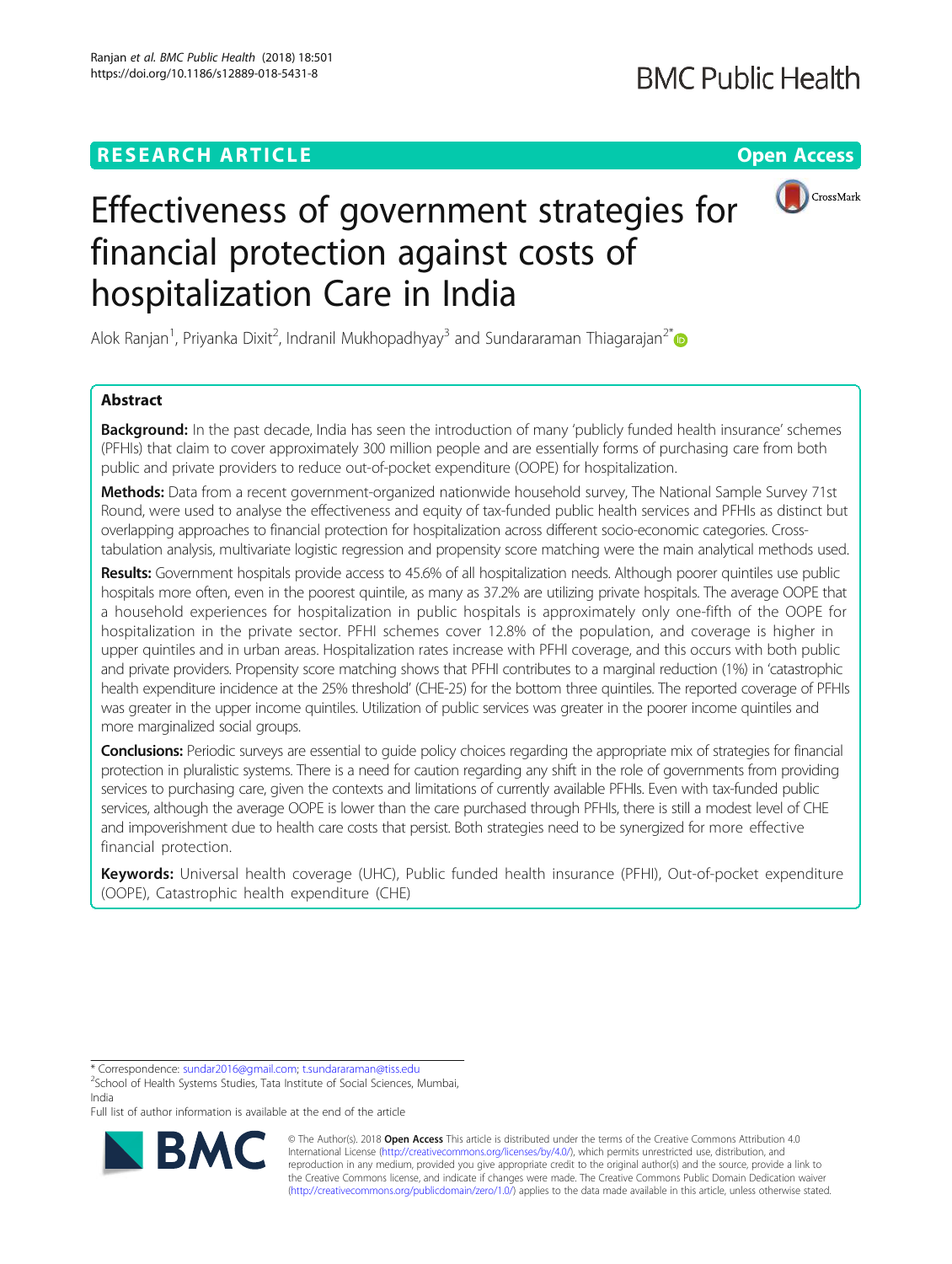# Background

The emergence of universal health coverage (UHC) as the dominant discourse in global health brought financial protection against direct household payments for health care to centre-stage [[1\]](#page-11-0). The formal definition provided in the glossary of the first monitoring report is elaborate and comprehensive: "Universal health coverage means all people receiving the health services they need, including health initiatives designed to promote better health (such as anti-tobacco policies), prevent illness (such as vaccinations), and provide treatment, rehabilitation and palliative care (such as end-of-life care) of sufficient quality to be effective while at the same time ensuring that the use of these services does not expose the user to financial hardship" [[2\]](#page-11-0). Though financial protection forms a crucial aspect of the definition of UHC, such financial protection need not be equated only with insurance schemes. Tax-financed free care or care subsidized by public health facilities receives either superficial mention or is ignored altogether when discussing financial protection [\[3](#page-11-0)], even though it has all the elements of pre-payment and risk-pooling [[4\]](#page-11-0).

In the period after 2005, state and central governments in India launched a number of Public Funded Health Insurance (PFHI) programmes. These are not social health insurance as commonly understood. The central government's Rashtriya Swashtya Bima Yojana (RSBY) programme (translates to National Health Insurance Scheme) is meant to cover all those below the poverty line, but individual families have to pay a token sum each year to enrol or renew membership, and such enrolment and renewal is not mandatory [\[5](#page-11-0)]. The insurance agencies provide the enrolment or renewal, and the government pays a premium for each household that is covered. In most of the state schemes, coverage is conferred on those who are eligible based on income criteria that are certified by the public distribution system, which distributes income category cards to enable lower socioeconomic groups to access subsidized food grains. All of these PFHI schemes provide for cashless services at the point of care for a wide list of hospitalizations [[6](#page-11-0)– [8\]](#page-11-0). They do not provide coverage for ambulatory care [[9\]](#page-11-0). In contrast to these post-2005 PFHIs, there are two earlier social insurance schemes that are operational from the 1950s – one for regular government employees and another for organized workers (Employees State Insurance Scheme or ESI), and they cover ambulatory care as well, in which enrolment and contribution are mandatory. The package of services is larger, and the sum assured are also much higher. However, these two schemes account for only approximately 35 million of the 300 million stated as covered under all PFHIs [\[10](#page-11-0)]. We have described the key features of the PFHIs in Additional file [1](#page-10-0).

In the period leading up to the finalization of the 12th Five Year Plan, there were pressures within the Indian Planning Commission to shift the role of government from a provider to a purchaser of services, including from an integrated network of providers. After a new government came to power in 2014, the Niti Aayog, an institution that supplanted the Planning Commission, continued with this policy thrust. This shift was contested [[11\]](#page-11-0). The recently announced National Health Policy 2017 calls for both strategies and provisions of tax-funded free care by public health hospitals and primary care facilities as well as an expansion of strategic purchasing using PFHIs [[12\]](#page-11-0). However, there are concerns about where the emphasis would be in regard to implementation [[13,](#page-11-0) [14\]](#page-11-0).

This paper aims to discuss a) the coverage and effectiveness of both government purchasing through insurance and government provision of tax-funded free or subsidized care as strategies of financial protection; b) the contribution that PFHI makes to the reduction in catastrophic health expenditures due to hospitalization; and c) the equity dimensions of both financial protection strategies. Since government purchasing of health care is currently limited almost exclusively to hospitalization, we have assessed financial protection strategies only with reference to hospitalization expenses. We also discuss the potential of this National Sample Survey (NSS) health survey and database to be one of the central tools to measure progress and guide policy with regard to charting India's roadmap towards UHC.

# Methods

The data for the paper are derived from the unit records of the "Social Consumption: Health" survey (71st round) conducted by the NSS Office, which provides information at national and state (provincial) levels related to morbidity, hospitalization, reported causes for illness and hospitalization, the cost of care, the type of service provider, and care in pregnancy and for the elderly [[15\]](#page-11-0).

In India, the NSS Office, a government institution, organizes annual surveys on different areas of consumption, poverty, and employment, and once every 10 years, it undertakes a survey called Social Consumption: Health [\[15](#page-11-0)].

This survey uses a two-stage stratified sampling approach, with the first sampling units composed of village and urban blocks and the second stage composed of households. Data collection was performed from January 2014 to June 2014 in two segments of 3 months each. A total of 65,932 households (rural: 36480, urban: 29452) were surveyed for the entire Indian Union, which included a total of 333,104 individuals (rural: 189573, urban: 143531; male: 168697 female: 164407).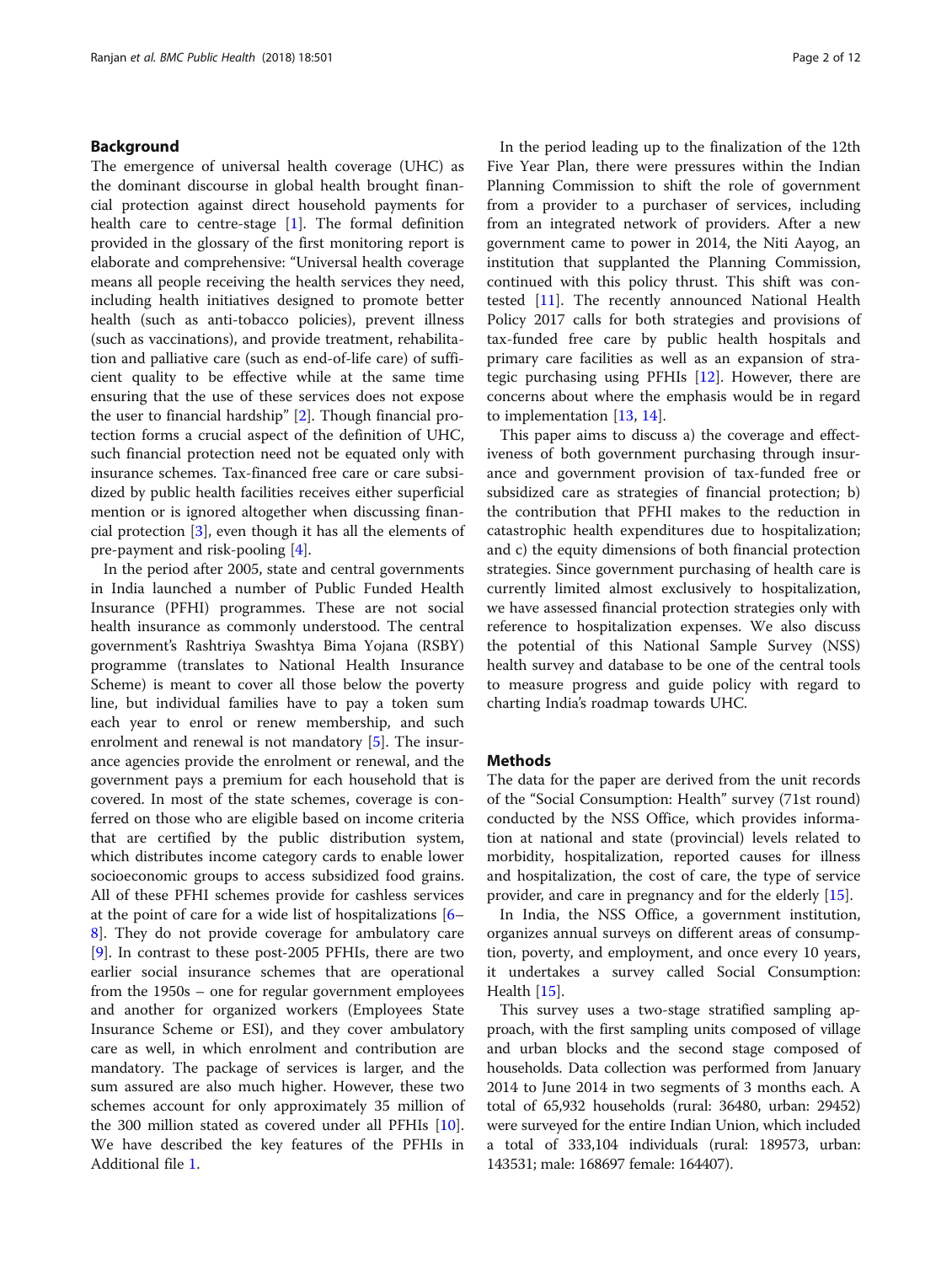Morbidity as reported by the household is captured in response to three questions: 1) Were you ill in the past 15 days? 2) Were you hospitalized in the past 365 days? 3) If so, what was the cause? The reported cause is then attributed to the nearest fit of one of 60 diagnostic categories on the basis of a medical diagnosis conveyed to the study team by the respondent, or failing this approach, the main symptom was used. This survey also probed whether each household and individual had any insurance coverage, including the type of insurance coverage. For each illness or hospitalization, the study team noted the choice of provider and reported costs of care, disaggregated into medical and non-medical costs by component. The sample consisted of 57,456 hospitalization episodes (55,026 episodes excluding death), of which approximately 10,168 episodes had insurance coverage.

Those with insurance coverage were asked about the type of scheme, and their responses were categorized into four groups. One is the PFHIs, which include both the social insurance schemes that began in the 1950s and the post-2005 government-sponsored schemes that target the poorer socio-economic groups for coverage. The second category is composed of individual households that voluntarily purchase their own insurance coverage from private insurance firms or "private insurance". The third category is employer-provided insurance coverage for employees, and a fourth category of "others" is associated with special schemes such as Yashwasini, which is privately initiated and linked to cooperatives. Because the last is very small, we have not shown it in the calculations (only 0.1%). Of these four types of insurance, only PFHI and the post-2005 types of schemes focus on providing financial protection for the poor and are being considered for scaling up as the national strategy. Therefore, we have limited most of our analysis to only this first category, and within that, we separately analysed the lower three quintiles since those covered by the two social insurance schemes would largely or entirely belong to the upper two quintiles.

This study examines various dimensions of equity, defined as unequal insurance coverage, hospital rates, and/or financial protection based on sex, social group, economic quintile, or rural/urban residence. This study measures financial protection in terms of seven indicators. These are 1) the mean OOPE per hospitalization episode; 2) the median OOPE per hospitalization episode; 3) the proportion of hospitalization episodes where OOPE was less than Rs 500; 4) the proportion of hospitalization episodes where OOPE was less than Rs 1000; 5) the incidence of households experiencing catastrophic health expenditures, which is the proportion of households whose costs of hospitalization were beyond a threshold, defined as 10% of annual consumption expenditure (CHE-

10); 6) the incidence of catastrophic health expenditure, which is the proportion of households whose costs of hospitalization exceeded a threshold, defined as 25% of annual consumption expenditure (CHE-25); and 7) the impoverishment related to hospitalization costs.

OOPE for hospitalization was calculated per episode, including transportation, and reimbursements were subtracted. Only 2% of those hospitalized received reimbursements.

The two indicators of incidence of hospitalization for which OOPE was below Rs 500 or Rs 1000 are introduced since the stated objective of most governmentfunded insurance schemes is to provide cashless services for hospitalization care, not merely a reduction in OOPE. Since some incidental expenses may be counted, thresholds of Rs 500 and Rs 1000 for OOPE enabled better measurement of the proportion of hospitalizations in which this objective of cashless services was achieved.

The methodology discussed by Wagstaff and Doorslaer  $[16]$  $[16]$  to assess catastrophic health expenditure (CHE) for healthcare was applied in this study. A household OOPE on hospitalization in the preceding year is considered an incidence of CHE when the payment exceeds the 10% (CHE-10) and 25% (CHE-25) thresholds of the household annual total household consumption expenditure. This household annual total consumption expenditure represented 12 times the UMPCE (usual monthly per capita consumption expenditure). UMPCE is measured by a consumption survey using a methodology standardized by NSSO and accepted widely in India as a reliable proxy for income levels. We chose to study OOPE and CHE only in regard to hospitalization because this is what approximately all government insurance covers.

To estimate impoverishment due to hospitalization costs, this study used the threshold recommended by the Government of India Planning Commission Report of June 2016 for measuring the poverty line (per capita) as Rs 972 in rural and Rs 1407 in urban areas [\[17\]](#page-11-0).. Households whose MPCE was initially above this threshold but later fell below it after incurring hospital expenditures were considered to have experienced 'impoverishment due to hospitalization costs'. Households whose MPCE was initially itself below the poverty line were considered to have experienced 'deepening of poverty due to hospitalization costs'.

The levels of financial protection are measured and presented for four situations: a) care is from the private sector, and there is no insurance coverage; b) care is from the private sector, and there is PFHI coverage; c) care is from a tax-funded public provider, which affords financial protection through subsidies, but there is no insurance coverage; and d) care is from the tax-funded public provider and is complemented by PFHI coverage. This allows us to compare the reduction in OOPE and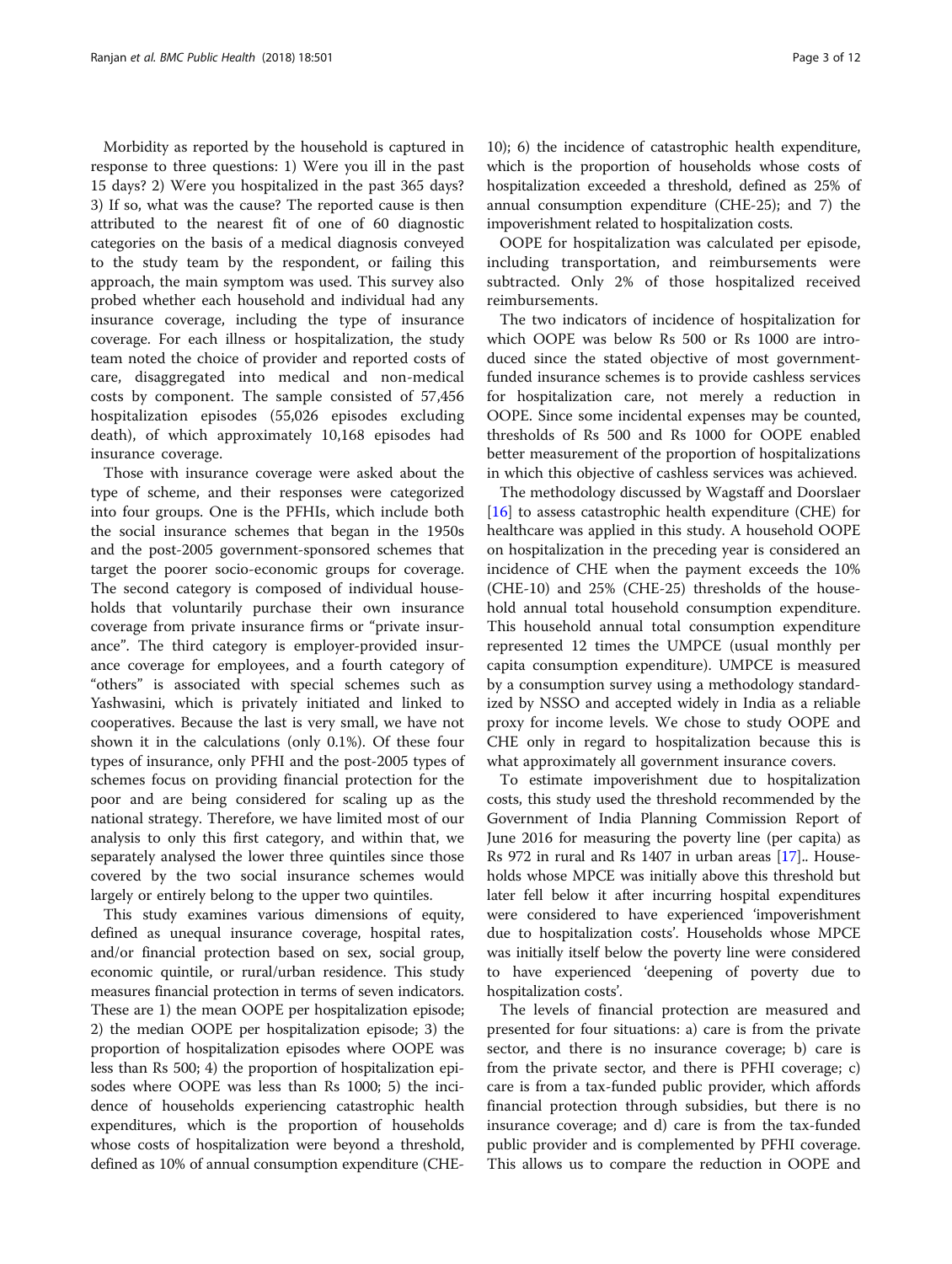the protection against CHE that are provided in each of these contexts.

Other than the above, another indicator of financial hardship available from this survey is the source of financing. Households were asked for the source of financing for hospitalization, and responses were categorized into following options: 1) household income or savings; 2) borrowings; 3) sale of physical asset; 4) contributions from friends and relatives and 5) other. There could be multiple responses. Having to borrow or sell physical assets as one of the sources of financing indicates financial hardship.

We know that enrolment in PFHI is not random, and it is correlated with the OOPE and CHE; those who were enrolled in PFHI may differ from those who were not in some systematic way. In this situation, reduction in OOPE and CHE could be under-estimated because of confounding factors, such as economic quintile, type of provider, social group, education level, sex and disease category for which treatment was sought.

We used propensity score matching (PSM) to match for these characteristics across the households with PFHI coverage to those without any insurance coverage to estimate the contribution that PFHI makes to reducing the incidence of CHE due to hospitalization expenses. In cross-sectional data, PSM establishes that an intervention of interest (in this case PFHI) contributes to an outcome of interest (in this case household CHE incidence). This method ensures that other observed background characteristics or variables are matched in intervention and non-intervention groups so that their influence can be controlled. Using a counterfactual model, we have estimated the average outcome of the treated households (which is the incidence of CHE in households with insurance coverage in this study) and the average outcome that the treated households would have obtained in the absence of PFHI, which is unobserved. The average treatment on treated (ATT), which measures the average difference in CHE incidence that PFHI affords to households with PFHI coverage, is a measure of the effectiveness of the PFHI [[18\]](#page-11-0).

We matched for the following six variables: sex, social group (caste), education of head of household, economic quintile, choice of public or private provider and disease category. The main causes of hospitalization were categorized into 12 groups: infections, cancers, metabolic and blood diseases, mental and neurological illness, eye, cardiovascular, respiratory, gastro-intestinal, musculoskeletal and genito-urinary, obstetric (including childbirth), injuries and others. The nearest neighbour matching method with replacement was used in combination with a logit model. To satisfy the balancing property on all of the background characteristics, a 'hit' or 'miss' approach was used.

The category of PFHI includes a variety of schemes (see Additional file [1\)](#page-10-0), including those that provide insurance coverage for government employees. To study the contribution of the subset of PFHIs that are designed to prevent CHE among the poorer socio-economic groups of the society, we have conducted the PSM in two stages. First, PSM was applied to the total population (all five income quintiles), and later, it was applied only for the bottom three quintiles. We conducted PSM for all hospitalizations, irrespective of quintile groups, then conducted PSM again separately for the bottom three quintiles.

This study also examined whether PFHI coverage is associated with a change in the choice of provider since PFHIs were expected to overcome financial barriers to access of care in the private sector. Furthermore, to also study whether PFHI coverage led to increased utilization of hospitalization services, a multiple logit model was constructed, with the likelihood of hospitalization as the dependent variable and with publicly funded insurance coverage, education, age, economic quintile, sex, urban residence and social status as independent variables. Analysis was conducted using STATA software (version 13).

### Results

The findings are presented below in the form of replies to the following four broad questions:

- a) What are the extent and effectiveness of financial protection provided by tax-funded public provisioning of health care services alone? To what extent is this coverage equitable?
- b) What are the extent and effectiveness of public purchasing of health care using PFHIs? Effectiveness in this context is based on reductions in OOPE, increases in cashless hospitalization and a decreasing incidence of catastrophic health expenditure and impoverishment due to hospitalization.
- c) How does government purchasing through insurance complement government provisioning of health care to provide effective financial protection?
- d) Do government-funded insurance schemes increase hospitalization rates or shift care provision from the public to the private sector?

#### Financial protection through tax-funded public providers

Public hospitals provide hospitalization services to 45.4% of all hospitalized patients; in rural areas, this increases to 50.4% (see Additional file [2](#page-10-0)). The average OOPE in a public hospital for someone who has no insurance is Rs 3994 (USD 67) or approximately one-fifth of the average OOPE in a private hospital (Rs 20,445 or USD 341) (see Table [1\)](#page-4-0).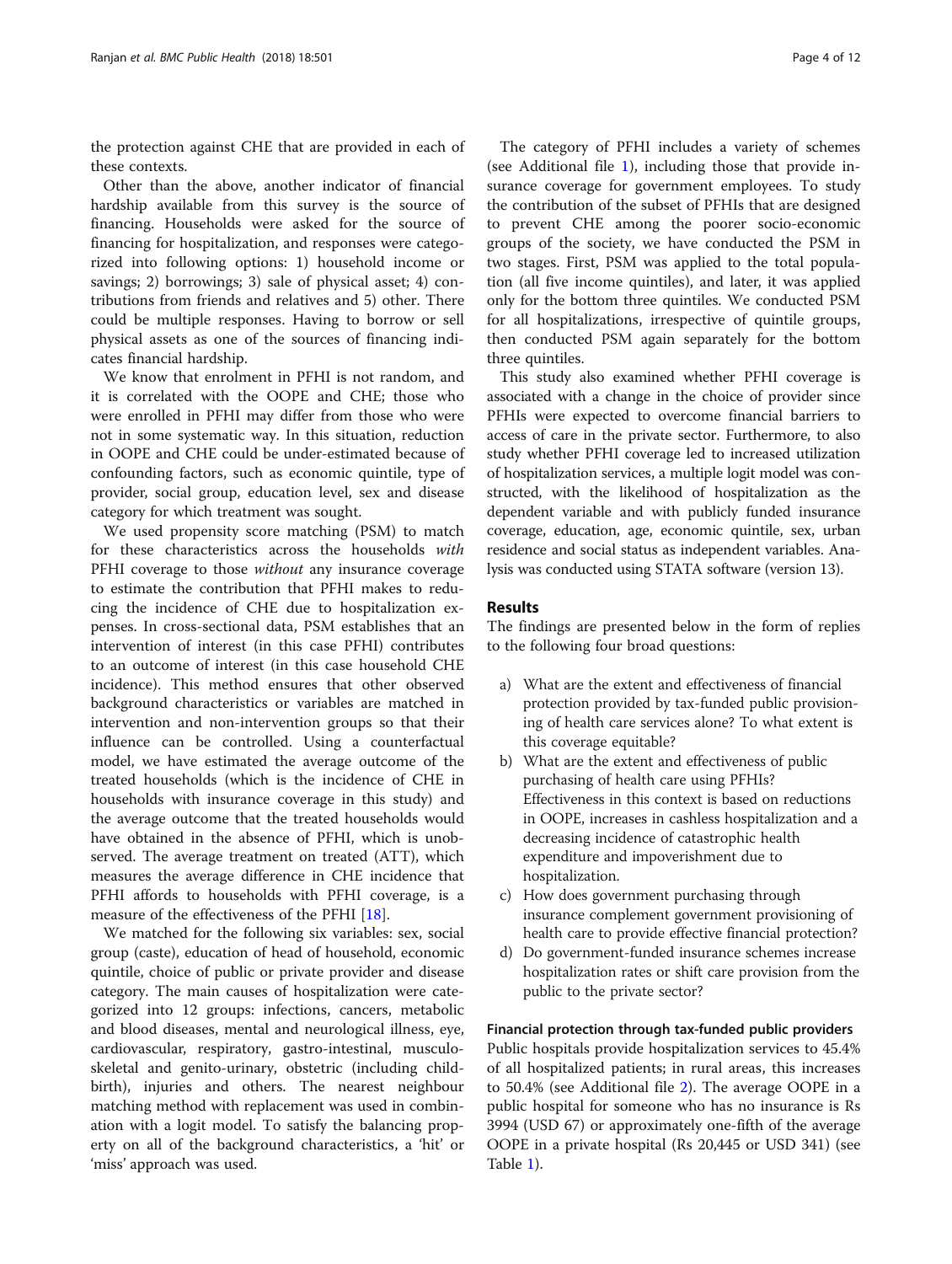<span id="page-4-0"></span>**Table 1** Choice of provider and average OOPE (the median) with PFHI coverage and no insurance

|             | No insurance                                                   | Those with government insurance |                            |                                                                        |                |                                      |  |
|-------------|----------------------------------------------------------------|---------------------------------|----------------------------|------------------------------------------------------------------------|----------------|--------------------------------------|--|
| UMPC -Rural | % of total hospitalization cases treated<br>in public hospital | Average OOPE<br>in Public       | Average OOPE<br>in Private | % of total hospitalization cases Average<br>treated in public hospital | OOPE in Public | Average OOPE<br>in Private<br>17,493 |  |
| All         | 50.8                                                           | 3994                            | 20,445                     | 49.8                                                                   | 2848           |                                      |  |
| Poorest     | 67.7                                                           | 2934                            | 16,281                     | 79.0                                                                   | 2175           | 17,480                               |  |
| Poor        | 61.7                                                           | 3958                            | 16,581                     | 62.7                                                                   | 2828           | 11,892                               |  |
| Middle      | 52.6                                                           | 3733                            | 14,975                     | 56.8                                                                   | 2735           | 17,846                               |  |
| Rich        | 47.4                                                           | 3882                            | 18,470                     | 40.2                                                                   | 2553           | 17,378                               |  |
| Richest     | 29.1                                                           | 6834                            | 28,364                     | 34.3                                                                   | 3871           | 18,756                               |  |
| UMPC -Urban |                                                                |                                 |                            |                                                                        |                |                                      |  |
| All         | 36.1                                                           | 6322                            | 27,102                     | 40.4                                                                   | 2738           | 19,111                               |  |
| Poorest     | 51.6                                                           | 2901                            | 17,525                     | 57.6                                                                   | 1886           | 13,129                               |  |
| Poor        | 42.0                                                           | 5492                            | 20,200                     | 47.8                                                                   | 1606           | 16,905                               |  |
| Middle      | 33.6                                                           | 5902                            | 23,768                     | 38.6                                                                   | 4293           | 17,672                               |  |
| Rich        | 23.3                                                           | 16,929                          | 36,493                     | 35.5                                                                   | 3262           | 18,705                               |  |
| Richest     | 16.2                                                           | 13,241                          | 39,865                     | 24.4                                                                   | 2614           | 26,009                               |  |

Among those belonging to the poorest quintile, the proportion of hospitalized patients treated in public hospitals increases to 67.7% in rural areas and 51.6% in urban areas compared to 29.1% in rural areas and 16.2% in urban areas among the richest quintile (see Table 1). In the sense that utilization occurs relatively more frequently in the poorer economic quintiles, access to the public hospital is equitable.

However, even in the poorest quintile in rural areas, almost one-third (32.3%) use the private sector despite it being much costlier. The average OOPE per hospitalization in public hospitals increases with income quintile, from Rs 2934 for the poorest to Rs 6834 for the richest in rural areas and from Rs 2901 to Rs 13,201 in urban areas (see Table 1).

However, average household costs for accessing public hospitals are much lower compared to the costs for accessing private hospitals. This does not necessarily prevent catastrophic health expenditures (16.2% at CHE 10 and 6. 22% at CHE 25), impoverishment (6.49% increase post hospitalization) and 'poverty deepening' for those already below the poverty line (see Tables [2](#page-5-0) and [3](#page-5-0), last row).

### The extent and effectiveness of PFHI

The survey shows that 15.2% of the population of India is covered under some kind of insurance (see Table [4](#page-6-0)), an estimated 190 million people (the population in 2014 was 1.25 billion). Of the various kinds of insurance schemes, PFHIs had the highest coverage (12.8%), indicating that 160 million people were covered, a number that is significantly lower than official estimates [\[10\]](#page-11-0). Only 1.2% of the population possesses insurance coverage arranged by households themselves via private insurance, with another 1.2% covered through employers. We limit our analysis to PFHIs.

# Equity in PFHI coverage

Coverage of PFHI is marginally higher in urban areas compared to rural areas (13.1% to 12.0%). Insurance coverage by sex is approximately equal – not a surprising finding, as most insurance schemes have households as the units of coverage (see Table [4](#page-6-0)). Although most of the PFHIs are meant for the poor, insurance coverage is higher among the wealthy: the coverage among the lowest and highest quintiles is 10.6% and 17.7% in rural areas and 8.6% and 15.5% in urban areas, respectively (see Table [4\)](#page-6-0).

# Reduction in OOPE

Mean OOPE on hospitalization in the preceding year was lower among those covered under PFHIs (Rs 10,943) compared to those who are not covered (Rs 14,436) (see Additional file [3](#page-10-0)). The stated objective of most government-funded insurance schemes is, however, to provide cashless services for hospitalization care, not merely a reduction in OOPE. Only 2.8% of hospitalizations among the insured received cashless services compared to 1.5% among those without insurance. We also find that 70% of those with government insurance and 79.4% without insurance spent more than Rs 1000.

# PFHI and catastrophic health expenditure

Of those households which reported hospitalization in the preceding year, 39.62% of households incur CHE-10, and 18.22% of households incur CHE-25. The catastrophic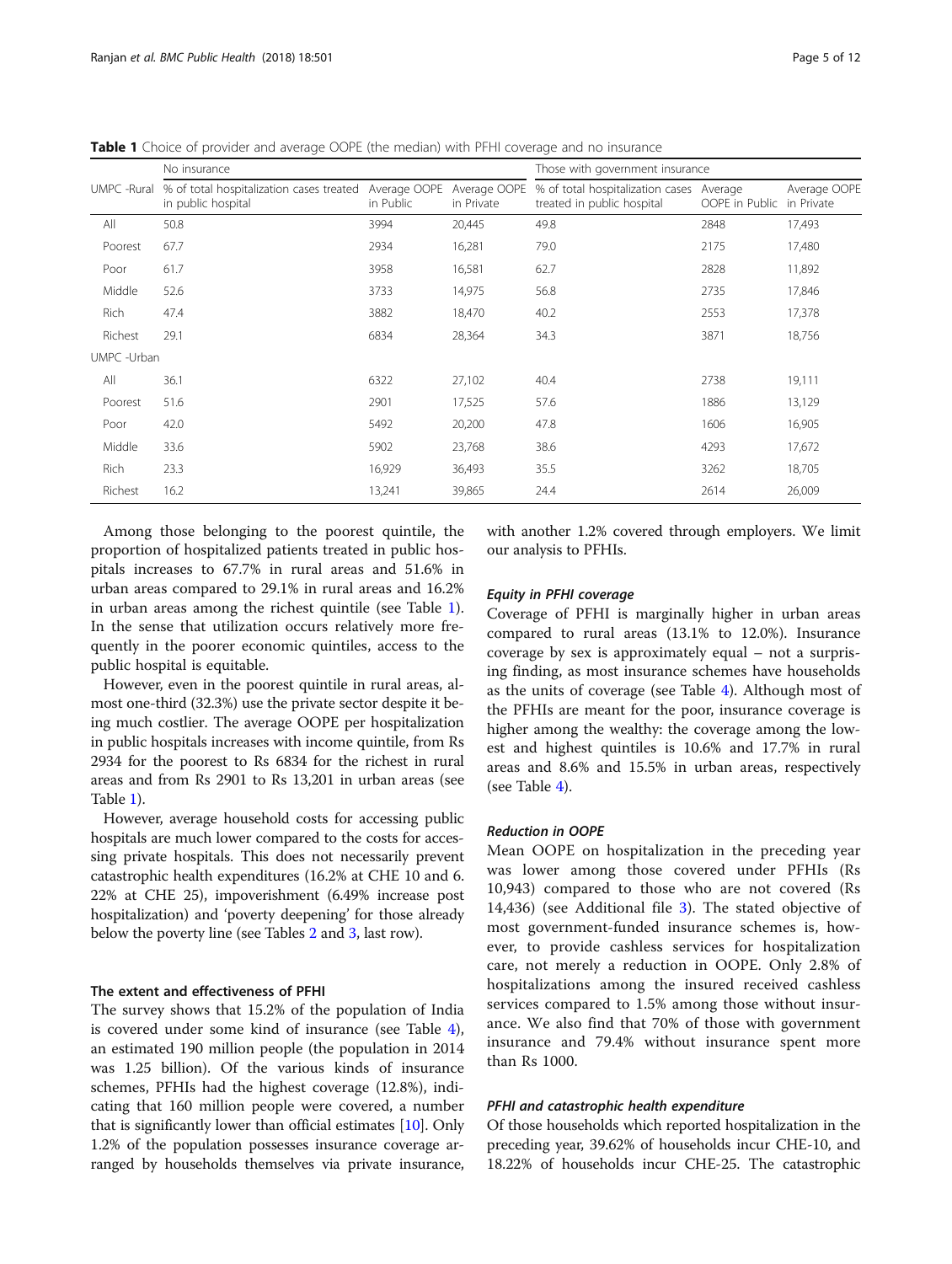|                        | CHE > 10%<br>threshold | CHE > 25%<br>threshold | N (Households) |
|------------------------|------------------------|------------------------|----------------|
| Total                  | 39.62                  | 18.22                  | 45,261         |
| Geographical location  |                        |                        |                |
| Rural                  | 39.04                  | 18.09                  | 24,858         |
| Urban                  | 40.84                  | 18.52                  | 20,403         |
| Insurance schemes      |                        |                        |                |
| Government funded      | 38.31                  | 17.87                  | 6604           |
| Employer supported     | 29.59                  | 12.88                  | 651            |
| Arranged by household  | 31.67                  | 13.91                  | 713            |
| Not covered            | 40.17                  | 18.48                  | 37,157         |
| Total                  | 39.62                  | 18.22                  | 45,261         |
| Social groups          |                        |                        |                |
| <b>Schedule Tribes</b> | 25.72                  | 10.23                  | 5412           |
| Schedule castes        | 35.66                  | 15.91                  | 7633           |
| Other backward classes | 41.29                  | 19.31                  | 17,934         |
| Others                 | 43.52                  | 20.32                  | 14,282         |
| UMPC quintile (rural)  |                        |                        |                |
| Poorest                | 36.21                  | 16.98                  | 4694           |
| Poor                   | 34.45                  | 16.92                  | 4318           |
| Middle                 | 37.34                  | 15.59                  | 5178           |
| Rich                   | 38.48                  | 17.65                  | 5187           |
| Richest                | 47.18                  | 22.58                  | 5480           |
| UMPC quintile (urban)  |                        |                        |                |
| Poorest                | 37.85                  | 18.58                  | 4982           |
| Poor                   | 39.32                  | 18.65                  | 4760           |
| Middle                 | 43.58                  | 17.59                  | 4372           |
| Rich                   | 45.82                  | 20.91                  | 3266           |
| Richest                | 37.93                  | 16.91                  | 3020           |
| Service provider       |                        |                        |                |
| Private                | 60.74                  | 29.04                  | 22,742         |
| Public                 | 16.19                  | 6.22                   | 22,519         |

<span id="page-5-0"></span>Table 2 Catastrophic Health Expenditure (percentage of households where OOPE on hospitalization exceeding the 10% or 25% threshold of total annual consumption expenditure)

expenditure for hospitalization did not vary with urban or rural location (see Table 2).

The proportion of households experiencing hospitalization who incurred CHE-10 is highest among the uninsured (40. 2%), and among those covered with PFHI, it is marginally lower (38.2%). Using CHE-25, it is 18.5% for the uninsured and 17.9% for those with PFHI coverage.

Although savings are the main source of financing for most people, approximately 20.1% of hospitalization cases reported borrowing as the first source of financing. Another 34.1% reported borrowing as a second source (see Additional files [4](#page-10-0) and [5](#page-10-0)).

|                           | household below<br>poverty line<br>pre-payment | household below<br>poverty line<br>post-payment | (Households) |  |
|---------------------------|------------------------------------------------|-------------------------------------------------|--------------|--|
| Total                     | 27.13                                          | 39.86                                           | 45,261       |  |
| Geographical location     |                                                |                                                 |              |  |
| Rural                     | 27.37                                          | 40.38                                           | 24,858       |  |
| Urban                     | 26.61                                          | 38.77                                           | 20,403       |  |
| Insurance schemes         |                                                |                                                 |              |  |
| Government<br>funded      | 21.85                                          | 33.51                                           | 6604         |  |
| Employer<br>supported     | 11.04                                          | 17.33                                           | 651          |  |
| Arranged by<br>household  | 3.53                                           | 10.33                                           | 713          |  |
| Not covered               | 28.83                                          | 42.01                                           | 37,157       |  |
| Total                     | 27.13                                          | 39.86                                           | 45,261       |  |
| Social groups             |                                                |                                                 |              |  |
| <b>Schedule Tribes</b>    | 42.83                                          | 52.35                                           | 5412         |  |
| Schedule castes           | 35.82                                          | 47.35                                           | 7633         |  |
| Other backward<br>classes | 26.31                                          | 39.38                                           | 17,934       |  |
| Others                    | 18.22                                          | 31.90                                           | 14,282       |  |
| UMPC quintile (rural)     |                                                |                                                 |              |  |
| Poorest                   | 100.0                                          | 100.0                                           | 4694         |  |
| Poor                      | 43.49                                          | 76.11                                           | 4318         |  |
| Middle                    | 0.00                                           | 20.27                                           | 5178         |  |
| Rich                      | 0.00                                           | 10.44                                           | 5187         |  |
| Richest                   | 0.00                                           | 5.41                                            | 5480         |  |
| UMPC quintile (urban)     |                                                |                                                 |              |  |
| Poorest                   | 100.00                                         | 99.97                                           | 4982         |  |
| Poor                      | 20.20                                          | 53.41                                           | 4760         |  |
| Middle                    | 0.00                                           | 10.80                                           | 4372         |  |
| Rich                      | 0.00                                           | 9.37                                            | 3266         |  |
| Richest                   | 0.00                                           | 3.95                                            | 3020         |  |
| Service provider          |                                                |                                                 |              |  |
| Private                   | 18.56                                          | 36.93                                           | 22,742       |  |
| Public                    | 36.63                                          | 43.12                                           | 22,519       |  |

### Table 3 Impoverishment effect of OOPE on hospitalization

Percentage of

Percentage of

Considering CHE by social group, the proportion of households experiencing CHE increases with higher social status and with increasing income quintile (see Table 2). This could be due to changes in choice of provider, poorer patients limiting their level of expenditure or differential pricing.

Results from the PSM for all quintile groups show that for the unmatched sample estimate, those households that had PFHIs were only 5% less likely to experience CHE-10 compared to households that had no insurance

N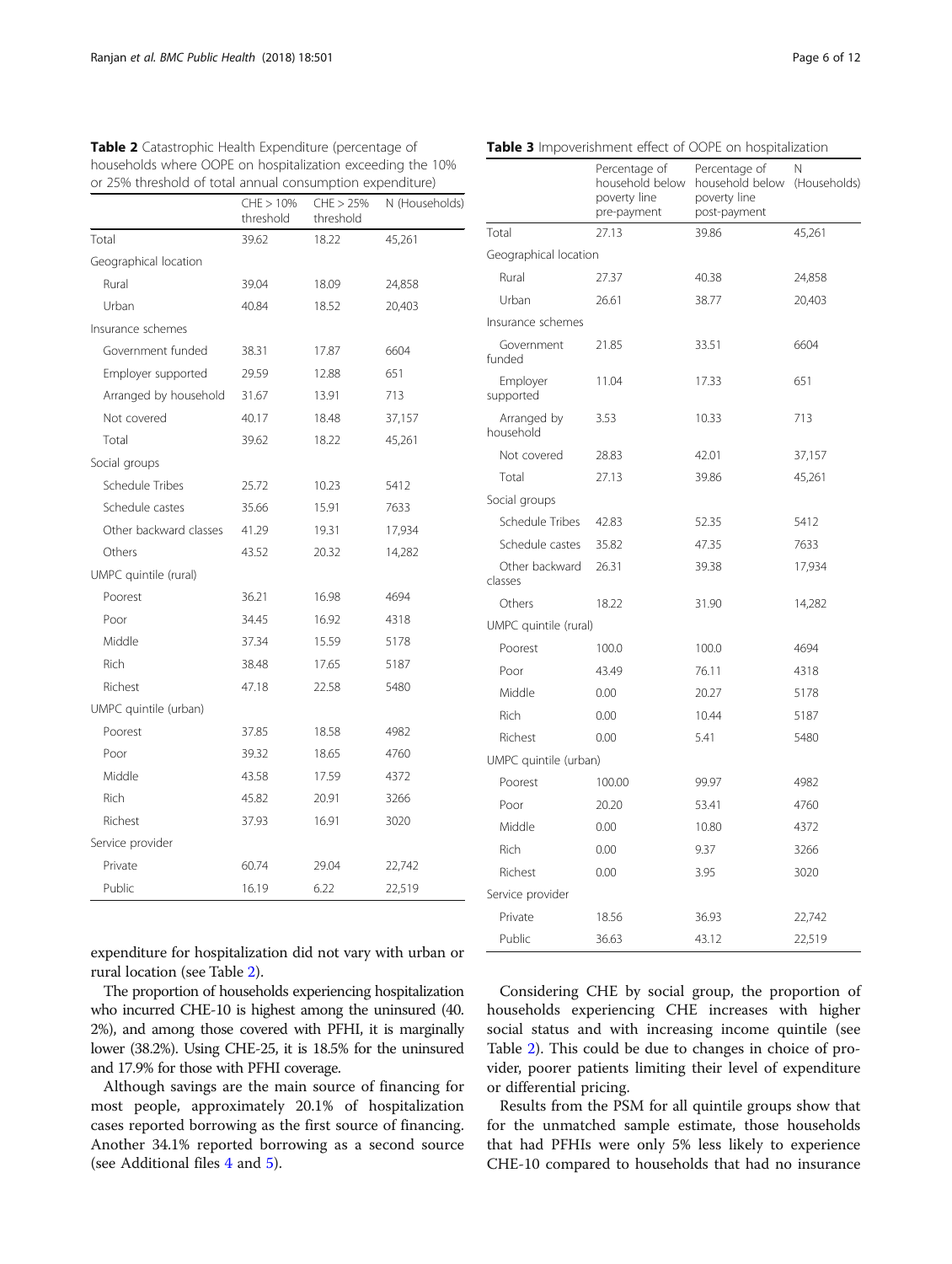| Strata                 | No coverage | Public Funded Health Insurance (PFHI) | Any coverage <sup>*</sup> | N (Individuals) |
|------------------------|-------------|---------------------------------------|---------------------------|-----------------|
| Total                  | 84.8        | 12.8                                  | 15.2                      | 333,104         |
| Geographical location  |             |                                       |                           |                 |
| Rural                  | 85.9        | 13.1                                  | 14.1                      | 189,573         |
| Urban                  | 82.0        | 12.0                                  | 18.0                      | 143,531         |
| Sex                    |             |                                       |                           |                 |
| Male                   | 85.0        | 12.5                                  | 15.0                      | 168,697         |
| Female                 | 84.5        | 13.1                                  | 15.5                      | 164,407         |
| Social groups          |             |                                       |                           |                 |
| Schedule Tribes        | 81.0        | 18.3                                  | 19.0                      | 43,142          |
| Schedule castes        | 86.1        | 13.1                                  | 13.9                      | 55,454          |
| Other backward classes | 84.5        | 13.6                                  | 15.5                      | 133,565         |
| Others                 | 85.6        | 9.5                                   | 14.4                      | 100,943         |
| UMPC quintile (rural)  |             |                                       |                           |                 |
| Poorest                | 88.7        | 10.6                                  | 11.3                      | 44,499          |
| Poor                   | 88.2        | 11.2                                  | 11.8                      | 35,516          |
| Middle                 | 87.9        | 11.4                                  | 12.1                      | 40,335          |
| Rich                   | 82.6        | 16.5                                  | 17.4                      | 35,890          |
| Richest                | 80.2        | 17.7                                  | 19.8                      | 33,333          |
| $\mathsf{All}$         | 85.9        | 13.1                                  | 14.1                      | 189,573         |
| UMPC quintile (urban)  |             |                                       |                           |                 |
| Poorest                | 90.4        | 8.6                                   | 9.6                       | 43,372          |
| Poor                   | 87.5        | 10.7                                  | 12.5                      | 34,404          |
| Middle                 | 81.4        | 13.9                                  | 18.6                      | 28,834          |
| Rich                   | 76.9        | 14.1                                  | 23.1                      | 20,729          |
| Richest                | 63.6        | 15.1                                  | 36.4                      | 16,192          |
| $\mathsf{All}$         | 82.0        | 12.0                                  | 18.0                      | 143,531         |

<span id="page-6-0"></span>Table 4 Coverage rates (in percent) of different insurance schemes by various stratifiers (among households surveyed)

Note: (\* ): Any coverage is the sum of government funded and employee supported insurance coverage, arranged by household and other insurance schemes

coverage (see Table [5](#page-7-0)). The calculated ATT values in the treated and control groups were 0.36 and 0.49, respectively, which means that after matching, 36% of PFHI households had CHE-10 compared to 49% of noninsured households. The estimates based on a second model indicate that 16% of PF HI households had experienced CHE-25 compared to 23% of non-insured households, a difference of 6% (see Table [5](#page-7-0)).

However, when the PSM was conducted for the bottom three quintiles separately, the results show that for the unmatched sample estimate, households who have PFHI are 2% and 1% less likely to experience CHE-10 and CHE-25, respectively (see Table [6\)](#page-7-0). After matching, 36.6% PFHI households experience CHE-10 compared to 37% of non-insured households (ATT is 0.366 and 0. 3699, respectively). The estimates for CHE-25 indicate that 18% of non-PFHI households incur CHE-25 compared to 17% of PFHI households in the bottom three quintile groups. This means that for the bottom three quintile groups, PFHI is responsible for a 0.4% and 1% difference in CHE-10 and CHE-25, respectively. Thus, the effectiveness of PFHIs with respect to catastrophic health expenditure is reduced further when we consider only the bottom three quintiles.

## Impoverishment due to OOPE for hospitalization

Approximately 27.13% of households were poor before hospitalization (see Table [3\)](#page-5-0). When hospitalization expenditures are incurred, the proportion of households below the poverty line (BPL) increases to 39.86%. In rural India, this figure increases from 27.37% (pre-hospitalization) to 40.38% (post-hospitalization), and in urban India, it increases from 26.61% to 38.77%. The PFHIs did not act as a protection against impoverishment as households still incurred significant hospitalization costs.

We note that among those who were already BPL before being hospitalized, there is further deepening of poverty due to expenses of hospitalization, and in those marginally above the poverty line, the hospitalization pushes them below the line. In the lowest quintile, where all are below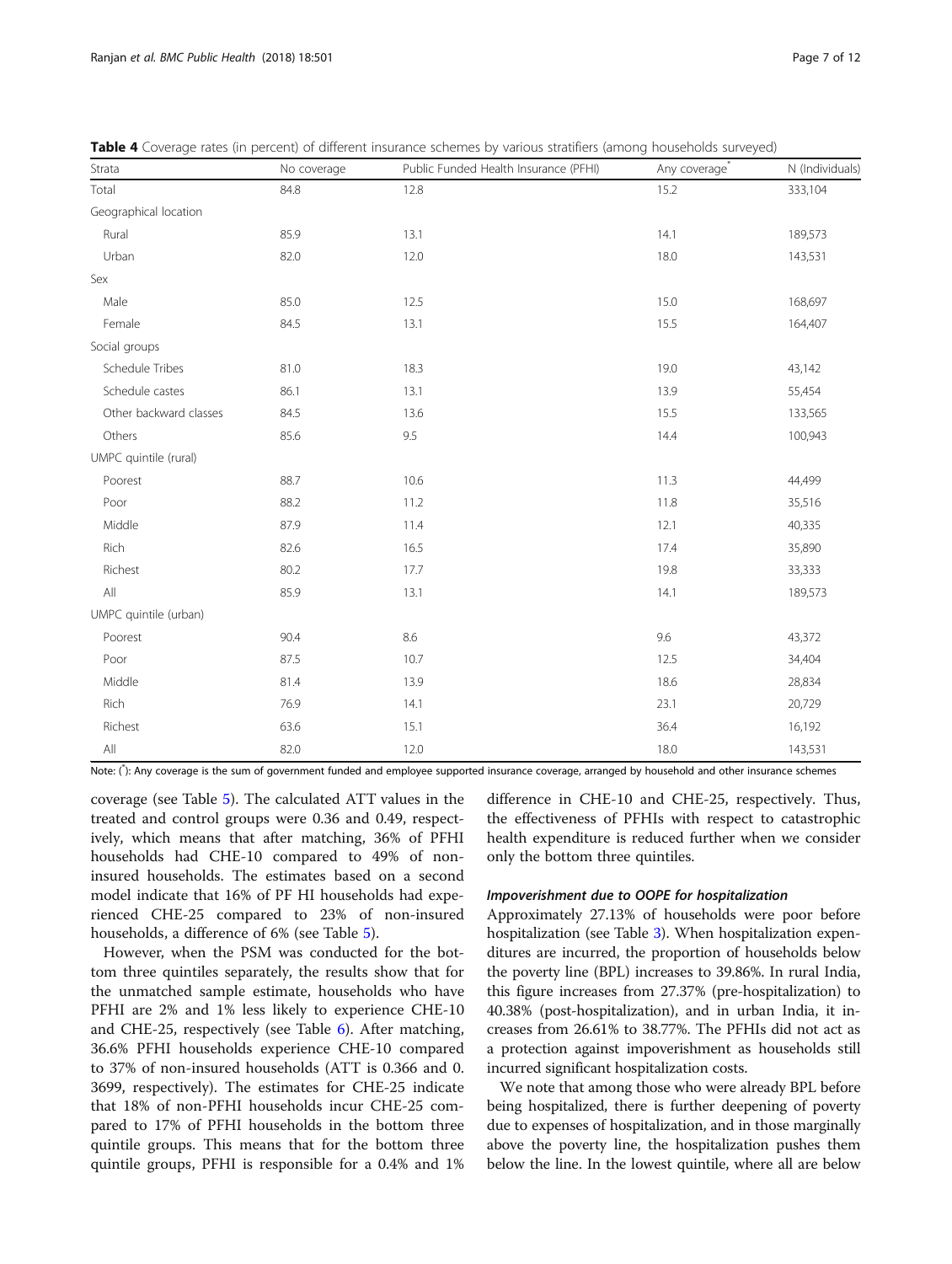<span id="page-7-0"></span>Table 5 Impact Assessment of PFHI on CHE at 10% and 25% threshold using Propensity Score Matching (PSM)

|                   | Public insurance Vs. No Insurance | Treated | Controls | <b>Difference</b> | S.E.                | T-test  | P > Z    | 95% confidence interval     |
|-------------------|-----------------------------------|---------|----------|-------------------|---------------------|---------|----------|-----------------------------|
| Model A (10% CHE) | Unmatched                         | 0.36    | 0.41     | $-0.05$           | 0.01                | $-7.13$ |          |                             |
|                   | ATT                               | 0.36    | 0.49     | $-0.13$           | $0.02^*$            | $-5.15$ | $0.00^*$ | $-0.16, -0.10^*$            |
|                   | ATU                               | 0.41    | 0.41     | 0.01              |                     |         |          |                             |
|                   | <b>ATE</b>                        |         |          | $-0.01$           |                     |         |          |                             |
| Model B (25% CHE) | Unmatched                         | 0.16    | 0.19     | $-0.02$           | 0.01                | $-4.71$ |          |                             |
|                   | ATT                               | 0.16    | 0.23     | $-0.06$           | $0.01$ <sup>*</sup> | $-3.21$ | $0.00*$  | $-0.09. -0.04$ <sup>*</sup> |
|                   | ATU                               | 0.19    | 0.20     | 0.01              |                     |         |          |                             |
|                   | ATE                               |         |          | $-0.00$           |                     |         |          |                             |
|                   |                                   |         |          |                   |                     |         |          |                             |

Note: \* based on Bootstrap Standard Error

ATT Average Treatment on Treated, ATU Average Treatment on Untreated, ATE Average Treatment Effect

the poverty line by definition, their depth of poverty can only intensify. In the second lowest quintile group, approximately 44% in rural areas and 20% in urban areas are BPL. After hospitalization, the amount is 76% and 53%, respectively. Households that belong to the rest of the quintiles are above the poverty line to start with. In the middle group, 20.27% fall below poverty after hospitalization. Even in the top two rural quintiles, 10.4% and 5.4% are impoverished due to hospitalization (see Table [3\)](#page-5-0).

### PFHI interactions with private and public provisioning

Table [7](#page-8-0) shows the effectiveness of financial protection with different combinations of PFHI and choice of provider using 7 distinct indicators of financial hardship. There is clearly a gradient. In the private hospital with PFHIs, both the mean and median OOPE decrease (see Additional file [6](#page-10-0)), but this has minimal impact on catastrophic health expenditures and on impoverishment. In all seven indicators, subsidized care in the public hospital, even without insurance, leads to far less financial hardship compared to care from private providers, even with insurance. When tax-funded public provisioning is complemented by PFHI coverage, there is a further modest increase in the effectiveness of financial protection for hospitalization in public hospitals by all indicators of

financial protection. This synergy leads to a 34% decrease in the mean and median OOPE, a 45% increase in incidence of hospitalization where OOPE was less than Rs 500 and a modest decrease in CHE-10 (8%) and CHE-25 (7%) (comparing the last two columns of Table [7\)](#page-8-0).

### PFHI, hospitalization rates and choice of provider

In rural areas, the proportion of households choosing to use a public versus private provider is approximately the same, regardless of PFHI coverage status, while in urban areas, there is a 4% increase in public sector utilization (see Table [1\)](#page-4-0). Overall, (irrespective of insurance) 45.4% of hospitalization episodes were treated by various public providers, whereas the remaining 54.6% cases were treated by private providers (see Additional file [2](#page-10-0)). Disaggregating by income quintile, the results (see Table [1](#page-4-0)) show that across urban and rural areas and across approximately all quintiles, there is a small increase in utilization of a public hospital with insurance coverage. Poorer quintiles in both urban and rural areas access public services at over twice the rate of the richest, and this proportion does not change with PFHI coverage.

The hospitalization rate is 4.2% for households with no coverage, and it increases to 5.4% with PFHI (see Additional file [7](#page-10-0)). However, urban hospitalization rates

Table 6 Impact Assessment of PFHI on CHE at 10% and 25% threshold using Propensity Score Matching (PSM) for below three quintiles

|                   | Public insurance Vs. No Insurance | Treated | Controls | <b>Difference</b> | S.E.       | T-test  | P > Z    | 95% confidence interva |
|-------------------|-----------------------------------|---------|----------|-------------------|------------|---------|----------|------------------------|
| Model A (10% CHE) | Unmatched                         | 0.366   | 0.385    | $-0.02$           | 0.009      | $-2.17$ |          |                        |
|                   | ATT                               | 0.366   | 0.37     | $-0.004$          | $0.03^{7}$ | $-0.14$ | $0.00^*$ | $-0.04$ to $-0.001$    |
|                   | <b>ATU</b>                        | 0.385   | 0.345    | $-0.04$           |            |         |          |                        |
|                   | ATE                               |         |          | $-0.036$          |            |         |          |                        |
| Model B           | Unmatched                         | 0.171   | 0.179    | $-0.008$          | 0.007      | $-1.17$ |          |                        |
| (25%              | ATT                               | 0.171   | 0.181    | $-0.01$           | 0.027      | $-0.38$ | $0.00^*$ | $-0.022$ to 0.005      |
| CHE)              | ATU                               | 0.179   | 0.163    | $-0.015$          |            |         |          |                        |
|                   | ATE                               |         |          | $-0.015$          |            |         |          |                        |

Note: \* based on Bootstrap Standard Error

ATT Average Treatment on Treated, ATU Average Treatment on Untreated, ATE Average Treatment Effect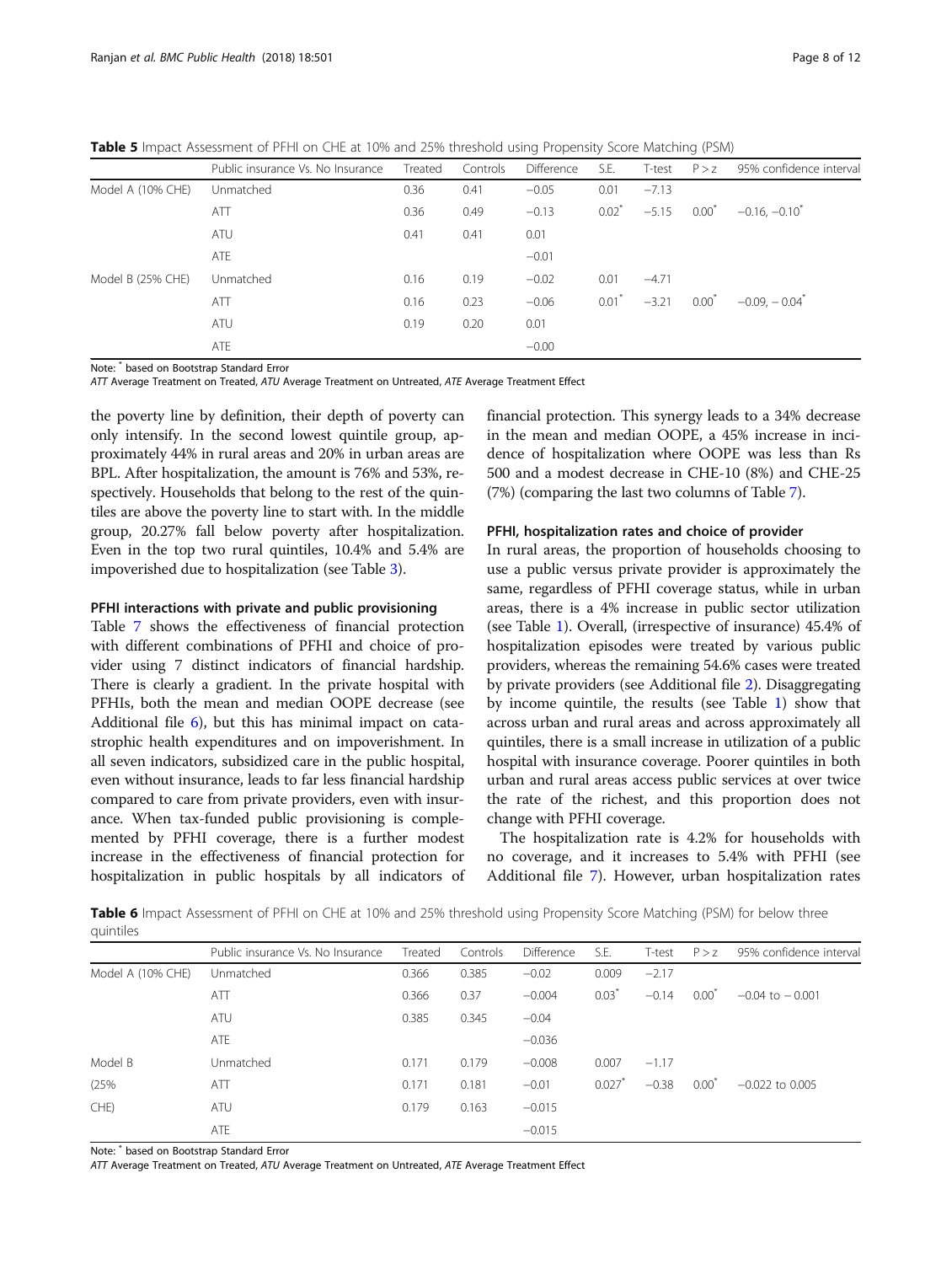|                                                      | Private provider without any<br>insurance | Private provider with<br>PFHI | Public provider without any<br>insurance | Public provider with<br><b>PFHI</b> |
|------------------------------------------------------|-------------------------------------------|-------------------------------|------------------------------------------|-------------------------------------|
| Mean OOPE per hospitalization                        | 22,604                                    | 17.741                        | 4919                                     | 3204                                |
| Median OOPE per hospitalization                      | 11,300                                    | 10,120                        | 1451                                     | 950                                 |
| % of hospitalization episodes with<br>OOPF< 500 Rs.  | 1.4                                       | 6.6                           | 27.4                                     | 39.8                                |
| % of hospitalization episodes with<br>OOPF< 1000 Rs. | 2.6                                       | 9.7                           | 41.6                                     | 53.1                                |
| Incidence of CHF-10                                  | 62.4                                      | 60.0                          | 16.1                                     | 14.8                                |
| Incidence of CHE-25                                  | 30.0                                      | 29.2                          | 6.0                                      | 5.6                                 |
| Impoverishment                                       | 19.1                                      | 18.2                          | 6.8                                      | 4.6                                 |

<span id="page-8-0"></span>Table 7 Financial Protection with PFHI: Interaction of Coverage and Choice of Provider

are higher than rural rates, and hospitalization rates are also higher among those with higher incomes or higher social status, with or without insurance. A multiple logistic regression analysis with likelihood of hospitalization as the dependent variable showed that the likelihood of hospitalization increased with education, economic quintile and social status. The changes in the likelihood of hospitalization with sex and urban residence were minimal but significant. The likelihood of hospitalization did not change with insurance coverage (see Additional file [8\)](#page-10-0).

# **Discussion**

Across nations, the emergence of universal health coverage as the dominant discourse on health policy has led to a renewed attention towards financial protection. In India as in many other developing nations, in the postcolonial period, the provision of free or subsidized care through government hospitals and health care facilities was the main form in which this was sought to be achieved. This changed in the 1990s with the introduction of health sector reforms linked to structural adjustment programmes. These reforms focused on limiting public services to a few select services that were chosen using the logic of least "dollar spent per DALY saved" and proposed leaving the rest of health care to the market [\[19\]](#page-11-0). Structural adjustment also resulted in a reduction in subsidies, introduction of user fees for cost recovery and restrictions on public sector employment, including that of nurses and doctors. These policies adversely affected the performance of health systems and equity in access to healthcare [[20](#page-11-0)]. User fees are now accepted as highly exclusionary [[21](#page-11-0), [22\]](#page-11-0), but in the 1990s, this was one of the main tenets of reform, and it still persists.

Low public funding has an adverse impact on both access to care and financial protection. Though lack of financial protection is a major cause for concern, the ideas that this requires a purchaser-provider split and that financial protection is most efficiently delivered through purchasing mechanisms need to be examined in

context. Current evidence from India on the effectiveness of PFHIs in providing financial protection, even for hospitalization, to which they are currently largely limited, indicates a limited effectiveness of such programmes. Our results convey a new body of evidence to clearly demonstrate this point. Earlier studies by Karan and Selvaraj (2012) [\[23\]](#page-11-0), Fan et al. (2011) [\[24](#page-11-0)] and Selvaraj et al. (2014) [[25\]](#page-11-0) that have used other data sets and different methods have also shown the limited effectiveness of PFHIs in providing financial protection.

In pluralistic health systems similar to those in India, it is essential for policy makers to be guided by periodic measurements of the levels of financial protection achieved and the contributions that different government interventions make towards achieving the criteria. We have used seven indicators that are relatively easy to generate from a household survey to measure the extent of financial protection or its converse, the extent of financial hardship suffered. These include the mean and median OOPE per hospitalization episode, the incidence of catastrophic health expenditures at 10% and 25% of annual consumption expenditure thresholds, the proportion of impoverishment due to health care costs and the proportion of hospitalization episodes where out-ofpocket medical expenditures were less than Rs 500 or less than Rs 1000. These seven indicators could easily be extended to measure financial protection for ambulatory care. The only reason that we did not do so was because we were measuring the effect of PFHIs in India, which in most schemes do not cover ambulatory care.

To guide policy choices, there is a need to develop a framework of measurement and analysis that is not only able to measure financial protection but also the level of equity with which such coverage is offered. Additionally, this framework should further attribute the effectiveness of such coverage or the lack of it to policy choices, particularly to the government purchasing care from private providers through insurance mechanisms, or the government providing access to free or subsidized care in government facilities and various combinations of the two [\[26\]](#page-11-0).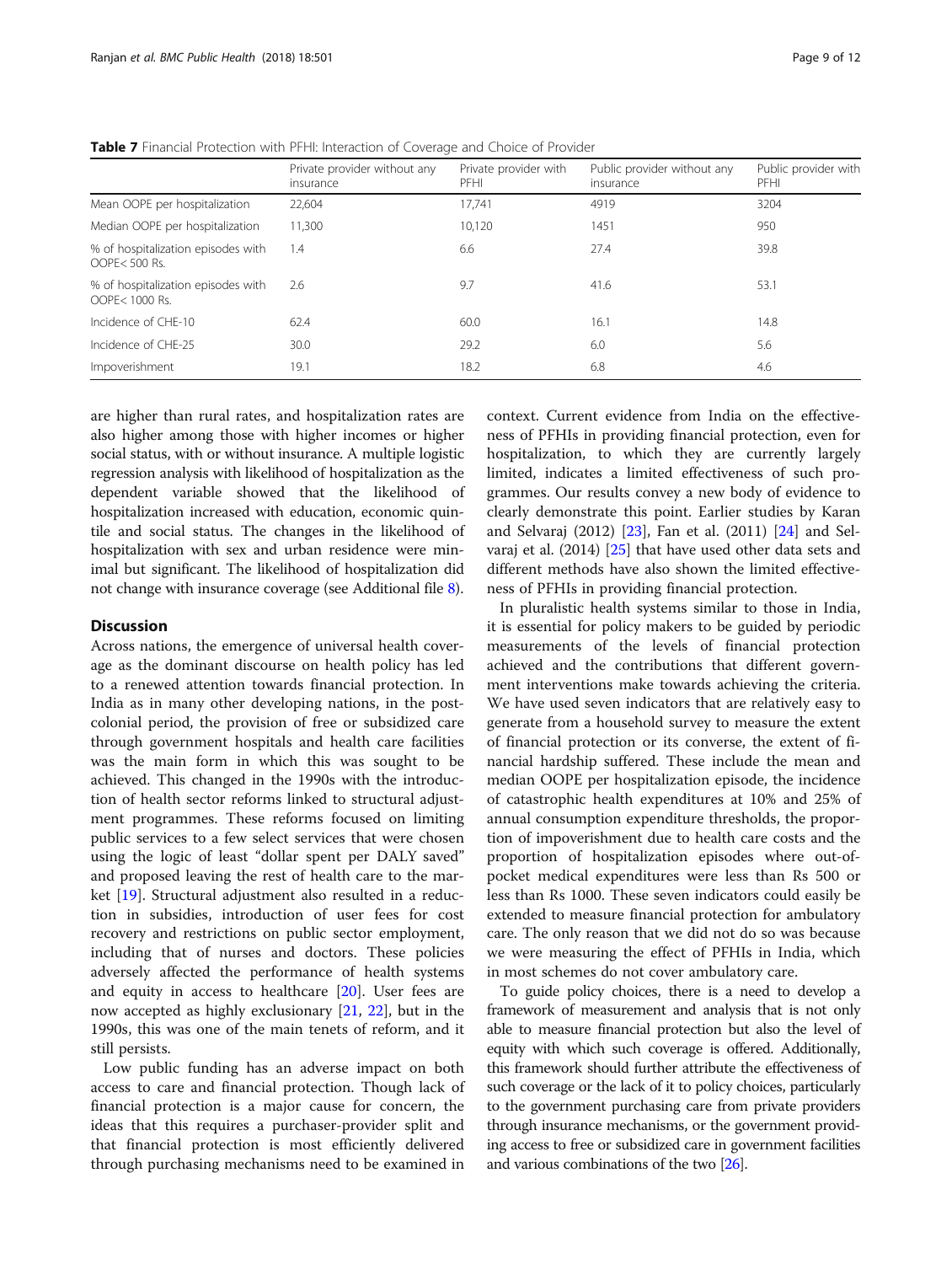All these seven indicators show that from the viewpoint of the care-seeker, insurance coverage by itself makes minimal difference to financial protection, and subsidized care from the public provider is more effective in reducing financial hardship. The median OOPE for hospitalization with a tax-funded public provider, even without PFHI coverage, is Rs 1451 (USD 24) and the incidence of CHE-10 is 16.1%. This is far lower than the median OOPE for hospitalization with a private provider in a household having PFHI coverage (Rs 10,120 or USD 169) and the incidence of CHE (60.0%). However, we note that when PFHI coverage complements the utilization of tax-funded public hospitalization, this allows for a further advantage in financial protection with median OOPE decreasing to Rs 950 (USD 16) per hospitalization and the incidence of CHE decreasing to 14.8%. In the lowest three quintiles, after matching for different potential confounders, the contribution that PFHIs make to the reduction in CHE-10 and CHE-25 measured by the PSM method is statistically insignificant.

We also note that utilization rates of hospital services, a proxy to access, also do not change with insurance once we adjust for other factors contributing to the levels of consumption of health care such as urban residence, higher income quintile, higher social group and higher educational status.

What is also a matter of concern is that unlike public provisioning, which was accessed more among lower income quintiles, more PFHI coverage occurs in higher quintiles, although by definition, this is a redistributive measure meant to provide increased access and financial protection for the poorest. The major reasons for the lower coverage of the poor and vulnerable population under PFHI compared to official projections have been attributed to exclusions at various levels, design failures and lack of awareness among the population [[27](#page-11-0)]. Further higher PFHI coverage in the higher quintiles could be a reflection of the earlier social insurance schemes that cover government employees and organized workers.

However, all is not well with public provisioning. If nearly 32.3% of the poorest quintile in rural areas and 48.4% of the poorest in urban areas choose a private provider despite the high OOPE and CHE, then there are clearly other factors at work. This could be explained by unsatisfactory quality (42.7%), long waiting times (27. 4%), distant facilities (11.6%), unavailable services (10.3%) and other causes (8.1%) [[28](#page-11-0), [29\]](#page-11-0). All of these are reflective of underperforming public health systems, which have been attributed to very low public health spending as well as many issues of design and implementation [\[30\]](#page-11-0).

We note that the wide differential in OOPE between the poorest and richest quintile, even in the public sector, could indicate that there is an under-consumption of health care in the poorest quintiles. Utilization rates for hospitalization (used as a proxy for access) are also lower in poorer quintiles. It was in part to address these problems of access that PFHI were introduced. The fact that coverage with a PFHI, although it increased hospitalization rates, did not change the pattern of choice of provider indicates the need to look beyond financial barriers and quality of care for explaining the choice of provider.

All of this has policy implications for the choice between expanding the insurance schemes to cover a larger proportion of the population with a deeper benefit package, strengthening the provisioning of a more comprehensive package of free or subsidized care in public hospitals or a judicious combination of the two. It is true that unlike for the private sector, OOPE does not represent the entire costs of care of the public hospital since there is already a considerable amount invested by the government on the supply side. However, it does not follow that the costs of purchasing from the private sector are the same or lower than purchasing from the public sector. There is some evidence from state and national health accounts that the full costs of care are lower in a public hospital [\[31](#page-11-0)]. Moreover, the public hospital has a number of public functions to perform. The relative efficiencies of care provided versus care that is purchased would have to be studied separately. Our study indicates that PFHIs could play a useful source of additional financing for public hospitals that improves the effectiveness of financial protection in a manner more responsive to caseloads than that achieved by budget line item based financing. Potentially, such additional financing could be used to improve quality of care in public hospitals. However, whether the better strategic choice is to merely increase public financing of the public hospitals or not remains an open question.

The study also questions the effectiveness of currently existing models of PFHI in delivering financial protection. Admittedly, since current investment in PFHIs is small, population level effects on financial protection would be limited. However, our study is focused on hospitalisation episodes which is the mandate of PFHIs. Our concern is that if we are unable to see any effect on financial protection among those who have PFHI coverage and have been hospitalised, then we need to explore the reasons for this before we consider further expansion of purchasing from the private sector on such terms. This could be due to the lack of an appropriate regulatory regime and poor monitoring and governance leading to different forms of co-payment and manipulation, commonly referred to as 'gaming the system'. If CHE rates due to hospitalization remain similar across income quintiles despite PFHI coverage (see Table [2\)](#page-5-0), further research would be needed to explore the cause of this, including the possibility that the extent of co-payments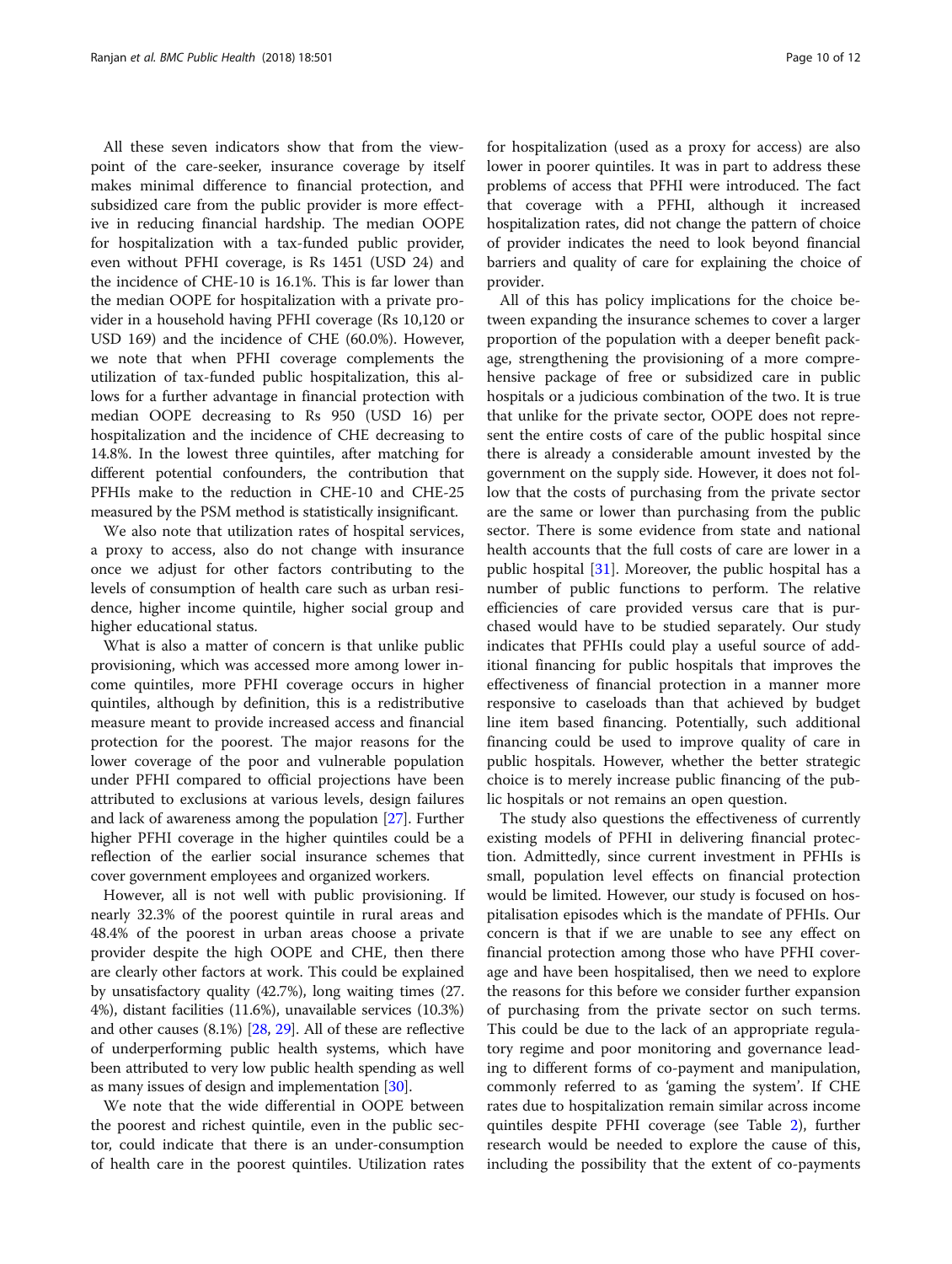<span id="page-10-0"></span>is influenced by information asymmetries linked to the patient's ability to pay and the provider's ability to charge, rather than real needs and costs.

Our findings are in consonance with earlier studies from many nations, such as China, India and nations in Latin America  $[23, 32-34]$  $[23, 32-34]$  $[23, 32-34]$  $[23, 32-34]$  $[23, 32-34]$  $[23, 32-34]$ , and taken together, these results should provide caution to making road maps to universal health coverage that rely mainly on insurance schemes or purchasing from the private sector [[21\]](#page-11-0). In the Indian context (and in many developing nations), regulation of the private sector is very weak, and there are high degrees of irrational care and conflict of interest situations [[23,](#page-11-0) [24\]](#page-11-0). The institutional capacity for purchasing of care and contracting is also limited. Expanding to include ambulatory care into purchasing on such terms would have even higher risks. However, in parallel, there must be much more investment and effort made in strengthening public providers that are defined more broadly to include not-for-profit providers, as a vehicle not only for access but also for financial protection. This form of purchasing care could help in this regard.

This study has certain limitations. This survey collected information on all publicly funded health insurance schemes from various states and centres as grouped under one category, and two of these were earlier social insurance schemes that did not address the poor. We have addressed this limitation to an extent by analysing the poorer quintiles, but it would have been more robust if the questionnaire had been more specific regarding the type of PFHI. There are also inherent limitations in using only a cross-sectional study to comment on the impact of any intervention, although propensity score matching offers a more robust method to indicate the effect of an intervention in a cross-sectional study. Additionally, we note that although OOPE is a good measure of financial protection from the viewpoint of the beneficiary, to comment on the relative cost efficiency of subsidized public provision and PFHIs, we will also need to account for the entire costs of the respective strategies, which is beyond the scope of this paper.

### Conclusions

With respect to the problematic nature of measuring progress towards UHC, this paper illustrated the usefulness of this unique cross-sectional household survey to comment on the differential contribution that the main government strategies of purchasing and providing care make towards achieving this objective. India is a pluralistic health care system, and accurately determining the mix of purchasing and provisioning will remain one of the key issues that policy makers will face for some time to come.

# Additional files

[Additional file 1:](https://doi.org/10.1186/s12889-018-5431-8) Different public funded health insurance (PFHI) programmes in India. This table shows the different PFHIs in India, including eligible beneficiaries, packages of services, sources of funding and covered population. This was obtained from different states' websites and the World Bank Report, 2012. (XLSX 10 kb)

[Additional file 2:](https://doi.org/10.1186/s12889-018-5431-8) Choice of Provider for hospitalization under different insurance schemes (as a percentage of all hospitalization episodes). This table was calculated by the authors using the NSS 71st Round unit level data. This table shows the extent of service provisioning under public and private facilities. (XLSX 9 kb)

[Additional file 3:](https://doi.org/10.1186/s12889-018-5431-8) Average Out-of-pocket expenditure (OOPE) per hospitalization episode (the mean, in Rs.) across various socio-economic categories by type of insurance coverage. This table was calculated by the authors using the NSS 71st Round unit level data. This table shows OOPE across different equity indicators (sex, residence and social group). (XLSX 9 kb)

[Additional file 4:](https://doi.org/10.1186/s12889-018-5431-8) Major source of finance for expenses incurred during hospitalization. This table was calculated by the authors using the NSS 71st Round unit level data. This table shows major sources of financing for households to meet their healthcare expenditure. (XLSX 10 kb)

[Additional file 5:](https://doi.org/10.1186/s12889-018-5431-8) Second Major source of finance for expenses incurred during hospitalization. This table was calculated by the authors using the NSS 71st Round unit level data. This table shows the second major source of financing for households to meet the healthcare expenditure. (XLSX 11 kb)

[Additional file 6:](https://doi.org/10.1186/s12889-018-5431-8) Average OOPE per hospitalization (in Rs, the median and the mean with 95% CI) by provider type and different insurance schemes. This table was calculated by the authors using the NSS 71st Round unit level data. This table shows OOPE in India in public and private provisioning under different insurance schemes. (XLSX 12 kb)

[Additional file 7:](https://doi.org/10.1186/s12889-018-5431-8) Hospitalization rate (per 100 population) under different insurance schemes for various socio- economic stratifiers. This table was calculated by the authors using the NSS 71st Round unit level data. This table shows the hospitalization rate in India across different equity indicators. (XLSX 10 kb)

[Additional file 8:](https://doi.org/10.1186/s12889-018-5431-8) Factors affecting likelihood of hospitalization in India. This table was calculated by the authors using the NSS 71st Round unit level data. It is based on a logistic regression and shows factors affecting hospitalization in India. (XLSX 9 kb)

#### Abbreviations

ATT: Average Treatment on treated; BPL: Below poverty line; CHE: Catastrophic health expenditure; CHE-10: Proportion of households in a population who face catastrophic health expenditure computed using the threshold of 10% of usual annual consumption expenditure; CHE-25: Proportion of households in a population who face catastrophic health expenditure computed using the threshold of 25% of usual annual consumption expenditure; DALY: Disabilityadjusted life year; ESI: Employees' state insurance; MPCE: Monthly per capita expenditure; NSS: National sample survey; NSSO: National sample survey office; OOPE: Out-of-pocket expenditure; PFHI: Public Funded Health Insurance; PSM: Propensity score matching; RSBY: Rashtriya Swasthya Bima Yojana; UHC: Universal Health Coverage; UMPCE: Usual monthly per capita expenditure

#### Acknowledgements

Language editorial assistance sought from 'American Journal Experts'.

#### Availability of data and materials

The dataset used for analysis during the current study is available in the Ministry of Statistics and Programme Implementation, Government of India repository, [\[http://mospi.nic.in/national-sample-survey-office-nsso](http://mospi.nic.in/national-sample-survey-office-nsso)].

#### Authors' contributions

All authors contributed to the study design, to the interpretation of results and to the writing of the manuscript. AR and PD analysed the data, and IM verified the results. AR and TS drafted the first version of the manuscript. All authors read, commented and edited various drafts and approved the final version of the manuscript.